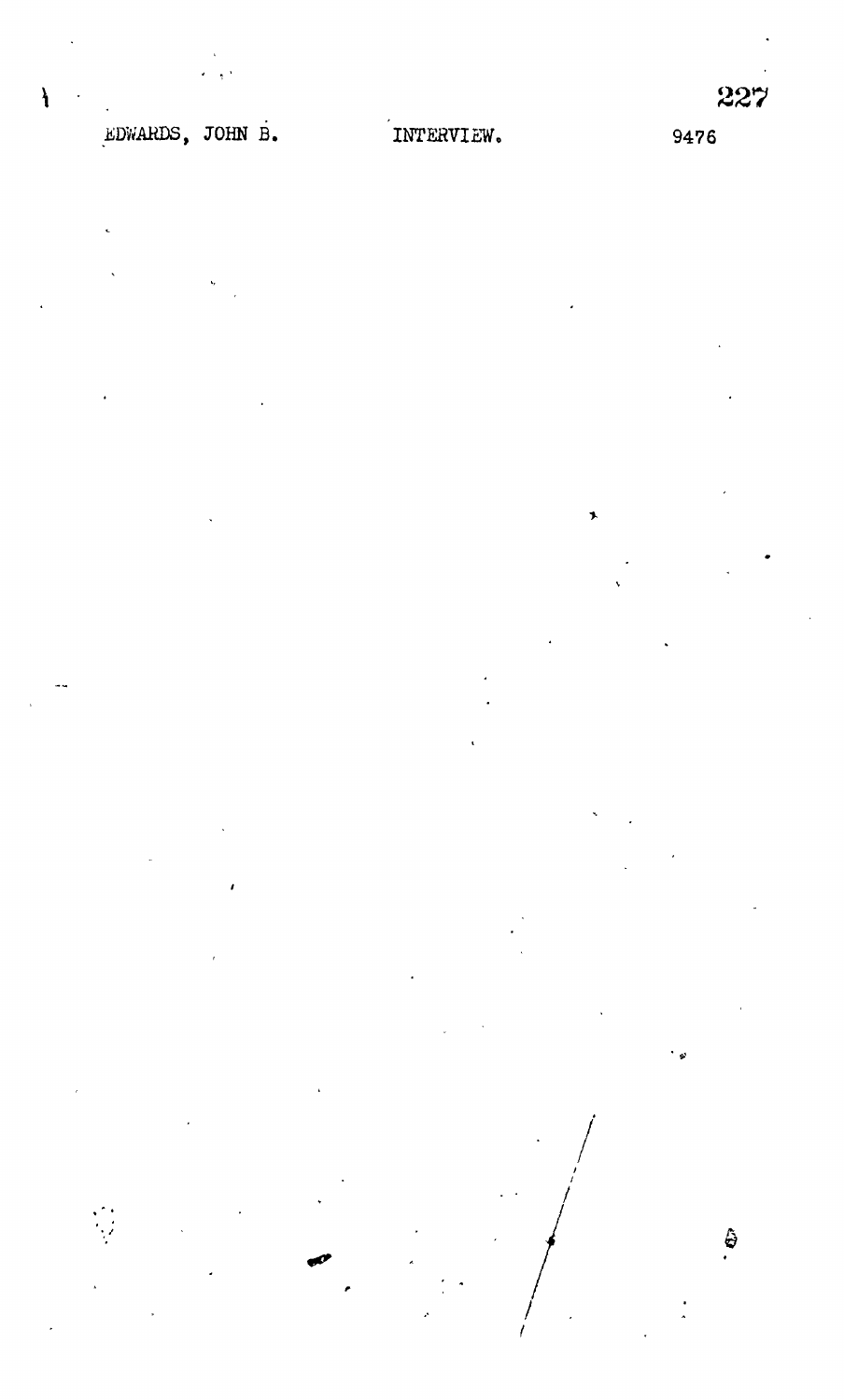|    | $-11 -$                                                                                                                                                                | Form $D-(S-149)$ |  |
|----|------------------------------------------------------------------------------------------------------------------------------------------------------------------------|------------------|--|
|    | LEGEND & STORY FORM<br>WORKS FROGRESS ADLINISTRATION<br>Indian-Pioneer History Project for Oklahoma                                                                    |                  |  |
|    | EDWARDS, JOHN B. INTERVIEW                                                                                                                                             | 9476             |  |
|    | Field worker's name Robert H. Boatman,                                                                                                                                 |                  |  |
|    | mais report made on (date) __ December 17,                                                                                                                             | 195.77           |  |
|    |                                                                                                                                                                        |                  |  |
|    | This legond, was<br>sicured from (nume) John B. Edwards,                                                                                                               |                  |  |
|    | Address Blanchard, Oklahoma.                                                                                                                                           |                  |  |
|    | This preon it (male or funale) White, Negro, Indian,                                                                                                                   |                  |  |
|    | If Indi :, give tribe                                                                                                                                                  |                  |  |
|    | uriain and history of leg nd or story                                                                                                                                  |                  |  |
|    |                                                                                                                                                                        |                  |  |
|    |                                                                                                                                                                        |                  |  |
|    |                                                                                                                                                                        |                  |  |
| з. | Write out the leaden or story as completely as possible. Use blank.<br>the ts ad attach firmly to this form. Wumber of sheats<br>ittichuá <sub>a</sub><br>$\mathbf{2}$ |                  |  |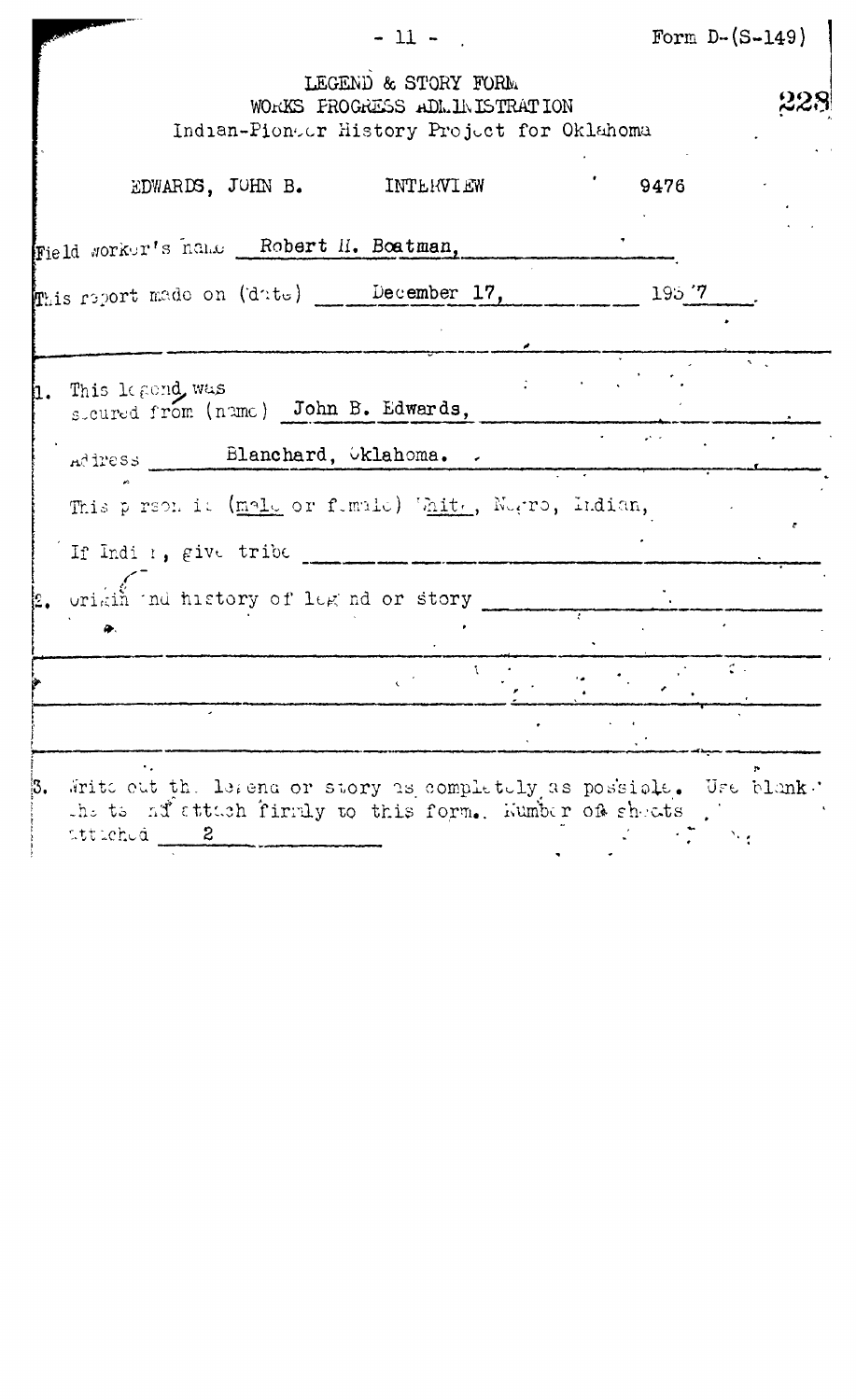## EDWARDS, JOHN B. INTERVIEW 9476

Robert'H, Boatman, Investigator, Lecember 17, 1937.

Ä,

## Interview with John b. Edwards, Blanchard, Oklahoma.

I was born in Arkansas, April 4, 1875, and after coming to the Territory I settled in the Chickasaw' ation, ^at a place known as Womack. This was a small inland town consisting of one store which was owned and operated by H. Blanchard.

After some consideration I bought this store and became engaged in the grocery business. I also operated a small post office at Womack, mail being hauled to and from the post office at Dibble. Conveyance was a two-horse hack which was permitted to carry passengers, also.

Some years later a cotton gin was built at ..omack and stockmen came there to buy the surplus corn which was used mainly to feed the cattle in winter. For sometime it seemed that the town of somack would become an established  $\mathbb{R}$ place as there were four, stores then in operation and business was good.

 $\cdot$  Later came the building of a railroad known as the  $\texttt{Uklahoma}$  Central and we did everything possible to persuade

229